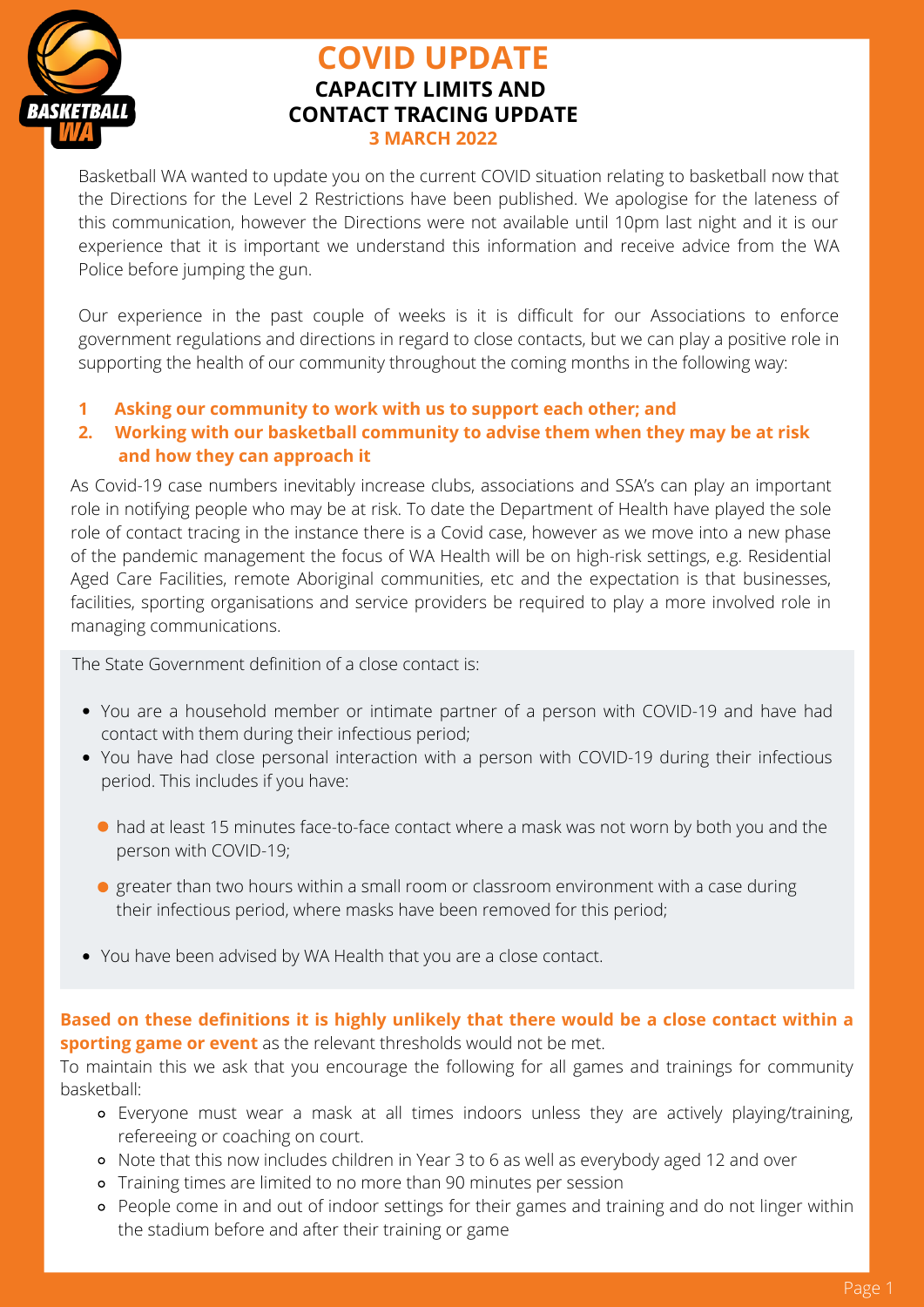

It is more likely that close contacts would come into play in settings off the sporting arena – for example; change rooms or eating with teammates following a game etc and you should encourage people to play their game or train and then leave the stadium where possible. However, if you do train or play together for more than 2 hours in an indoor space you could be deemed a close contact if a known positive case arises.

The Department of Health have stressed the application of the above definitions even in the 'contact' sport setting. So, despite the level of contact within a sport, if participants do not meet the above definitions, they are **not** deemed close contacts.

**Please also note that the Level 2 State Government Directions** were released last night and state there is a maximum capacity for indoor community sport. This will be subject to the 2sqm rule and capped at 150 people PER undivided indoor space. This includes players/officials but not stadium staff. As such to allow WABL Grading to proceed this weekend, BWA will be enforcing a one spectator per player rule.

# *We recommend the following for Associations:*

## *1. You put an update out on social media/webpage utilising content similar to the below:*

As you know, WA has entered what is considered to be a 'high [caseload](https://www.facebook.com/MarkMcGowanMP/posts/495870485235135) phase' of the COVID epidemic. COVID is present in the community and we understand that many families have a high level of anxiety and concern.

The health department has indicated it does not have the capacity to contract trace all cases during this phase. They *are asking all of us to take this seriously and follow the advice.*

#### *Practical actions we can all take to keep each other safe*

- *IF YOU ARE UNWELL, PLEASE STAY HOME*
- *If you are displaying [symptoms](https://www.healthywa.wa.gov.au/Articles/A_E/Coronavirus/COVID19-testing) of COVID-19 get tested*
- *If you test positive to a RAT test you MUST report this to the Department of Health*
- *If you test positive and are comfortable with doing so, advise the Association/Competition you played/trained in within the previous 48 hours, which will assist us to keep our broader community informed.*
- Wear a face [mask](https://www.healthywa.wa.gov.au/Articles/A_E/Coronavirus/Face-masks) when required which is at all times in basketball stadiums unless you are playing or training *this is for all people in Year 3 and above*
- *Practise physical distancing (keep at least 1.5 metres or two arms lengths from each other)*
- Practise good [personal](https://www.healthywa.wa.gov.au/Articles/N_R/Preventing-flu-and-other-respiratory-infections) hygiene (wash hands often with soap and water, or hand sanitiser and cover coughs and *sneezes with a tissue or use your elbow)*
- *Use the ServiceWA app or SafeWA app to check in at all venues*

If you are notified that you are close contact we ask that you follow the advice of government to protect the safety of *those around you.*

As a part of the Level 2 State Government Directions there is a maximum capacity for indoor community sport. This will be subject to the 2sqm rule and capped at 150 people PER undivided indoor space. This includes players and officials but does not include staff. We will be need to enforce a one spectator per player rule during this time to *meet these restrictions.*

We ask that you please only enter the stadium 10 minutes prior to your game starting and that you leave the stadium immediately after finishing your game. We are hopeful that these restrictions will only be in place for a short period of time, but it is important that all of us understand that playing and training in as safe a manner as *possible is our priority for the basketball community.*